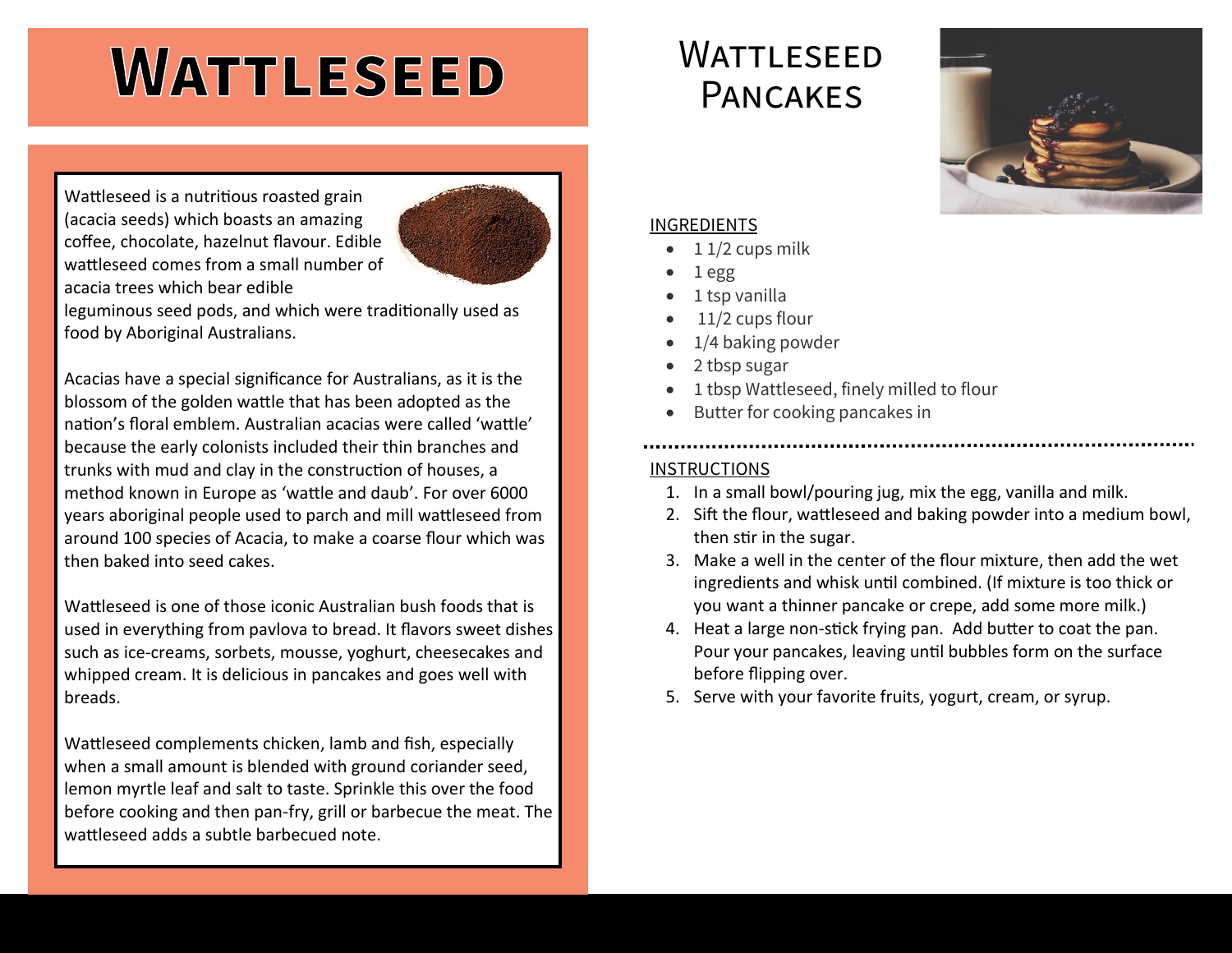# Rhubarb, Hazelnut & **WATTLESEED** FRIANDS



# RHUBARB, HAZELNUT AND WATTLESEED FRIANDS

- 1 batch baked rhubarb (recipe on back)
- 1/3 cup plain gluten free flour
- 1 2/3 cup icing sugar/powdered sugar
- 3/4 cup hazelnut meal
- 3/4 cup almond meal
- 1 tsp ground wattleseed
- 5 egg white
- 170g butter, melted and slightly cooled
- Zest of 1 lime and extra icing sugar for serving

#### **INSTRUCTIONS**

- 1. Preheat oven to 350 degrees and grease a friand pan/muffin pan
- 2. Sieve the gluten free flour, both nut meals, icing sugar and wattleseed into a bowl.
- 3. In a separate bowl, whisk the egg whites until just foaming.
- 4. Add the butter to the dry ingredients and mix until combined.
- 5. Next add the eggs and fold gently until incorporated.
- 6. Fill the friand or muffin pan 1/2 full. Top each friand with 1 or 2 lengths of the baked rhubarb.
- 7. Place into the center of the oven and bake for 25-30 minutes or until golden brown.
- 8. Leave to cool in pan for 15 minutes before turning out.

\*If you cannot find wattleseed, replace with roasted ground coffee.

\*If you do not have rhubarb, substitute with a few frozen rasperries or some halved strawberries.

# Walnut, Dark Chocolate & Tahini Swirl Banana Bread WITH WATTLESEED

# **INGREDIENTS**

- 2 large very ripe or over-ripe bananas, mashed
- 3 eggs
- 3/4 cup natural yogurt
- 1/2 cup olive oil
- 2 cups self-raising flour
- 1 cup cane sugar
- 1 1/4 tsp baking powder
- 1 tsp ground cardamom
- 1 tsp wattleseed
- 1 large banana, no black marks for decorating the top
- 1 handful of toasted walnuts
- 1/3 cup of light colored tahini (store-bought is fine)
- 1 1/4 cup dark chocolate
- Toasted coconut shavings to decorate
- 2 tbsp cane sugar plus  $1/2$  tsp ground cinnamon mixed together

### **INSTRUCTIONS**

- 1. Preheat oven to 350 degrees F. Grease and line a standard loaf tin with parchment paper. Make sure to grease the inside of the parchment paper with a little olive oil to prevent the bread from sticking.
- 2. Whisk the eggs scantly in a small bowl. In a large bowl, combine the mashed bananas with the whisked eggs. Add the yogurt and oil. Beat together for about 20 seconds.
- 3. Next stir in the flour, sugar, baking powder, cardamom, wattleseed, and mix well.
- 4. Gently fold in half of the chocolate bar shards and nearly all the walnuts. Pour into the prepared tin.